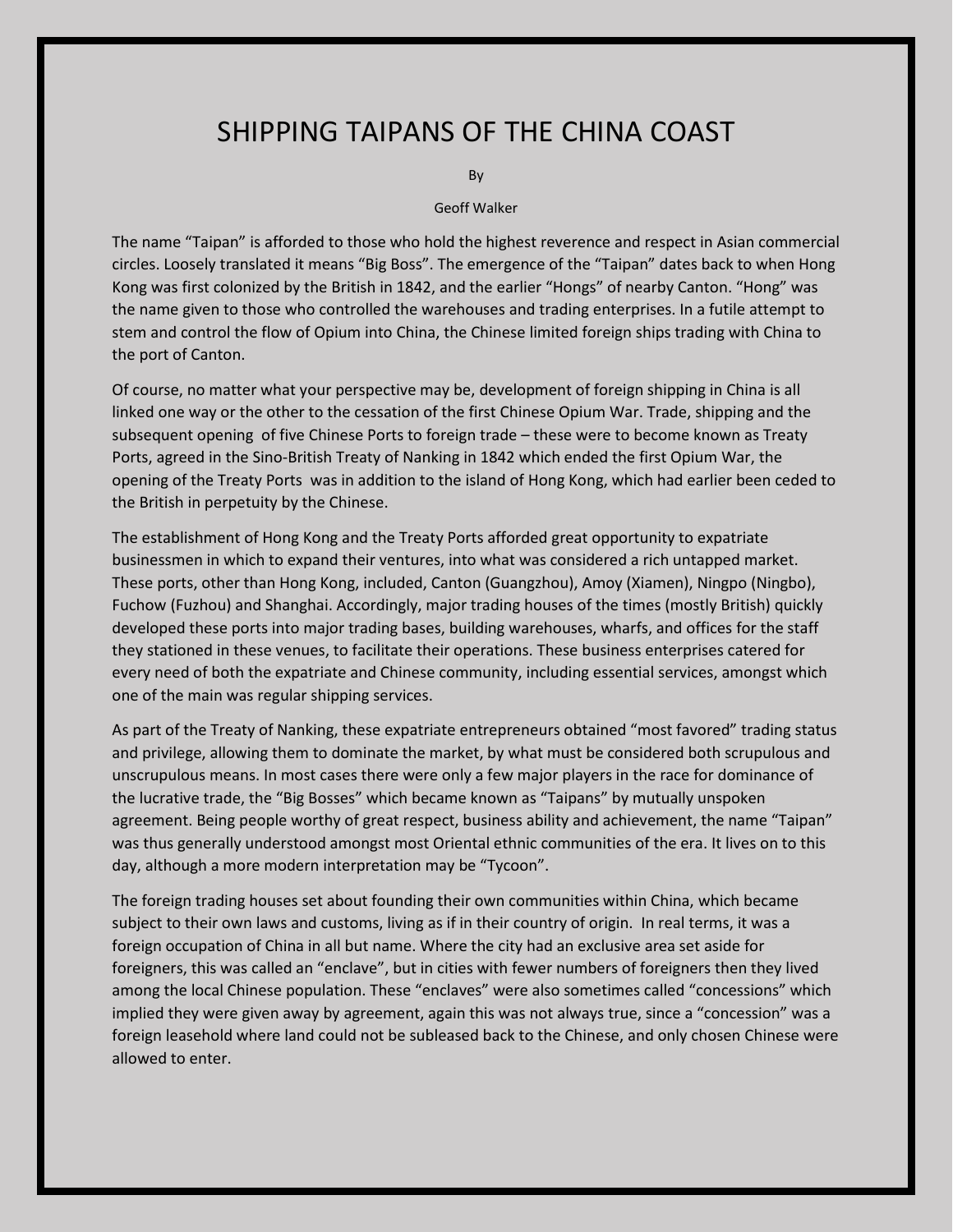In some of the larger "concessions" such as Canton and Shanghai, foreigners lived in their own settlements under foreign not Chinese law. Many fine buildings were constructed, and an expatriate police force formed with Expatriate Officers in charge. Many of the fine stone buildings survive to this day, most notably along the Bund in Shanghai, Tianjin, and Wuhan. And so, it was, that a few notable British trading houses gained an iron grip on the movement of merchandise through these Treaty Ports and to a large extent was the foundation on which many built their shipping empires of latter years.

It should be remembered that the catalyst for the coming about of the Treaty Ports was shipping, and the rights to trade with China. But with the establishment and mixing of foreign and Chinese influences it only became a matter of time before cheap labor was exploited and immorality, bribery, gambling, drug abuse and the importation of diseases such as Smallpox, Syphilis and Typhoid became common place. It is worthy of note that it was not only the foreigners that benefited from the newfound trading opportunities, but also the Chinese through their subsidiary role as a "Compradores", many of whom amassed vast fortunes from such activities.

Without going into the minutiae and circumstances of history, suffice it to say that the establishment of the Treaty Ports enabled sailing ship, and later steam ship networks, to become legally established in China, and to those so involved, they became known as "China Traders".

Between 1845 and 1875 a considerable number of specialized Clipper Ships were built for the China Tea Trade. These ships were distinctive by their rakish bows, narrow beam, and lofty sail arrangements. Some of the more famous ships of the era were the "Ariel", "Taeping", "Cutty Sark", "Fiery Cross", "Thermopylae" and "Serica". A first line ship such as "Ariel" or "Thermopylae" could easily set thirty or more sails in favorable conditions, and any clipper taking part in the tea races of the mid-1860s might average 11 or 12 knots in moderate conditions, at a time when the steam fleet made eight or nine knots and would need to coal four or five times on a voyage between Britain and China.



Uncredited source from public domain

Tea Clippers at Pagoda Anchorage, Foochow during the mid - 1860s. Foochow was one of the Treaty Ports and featured significantly in the export of tea from China.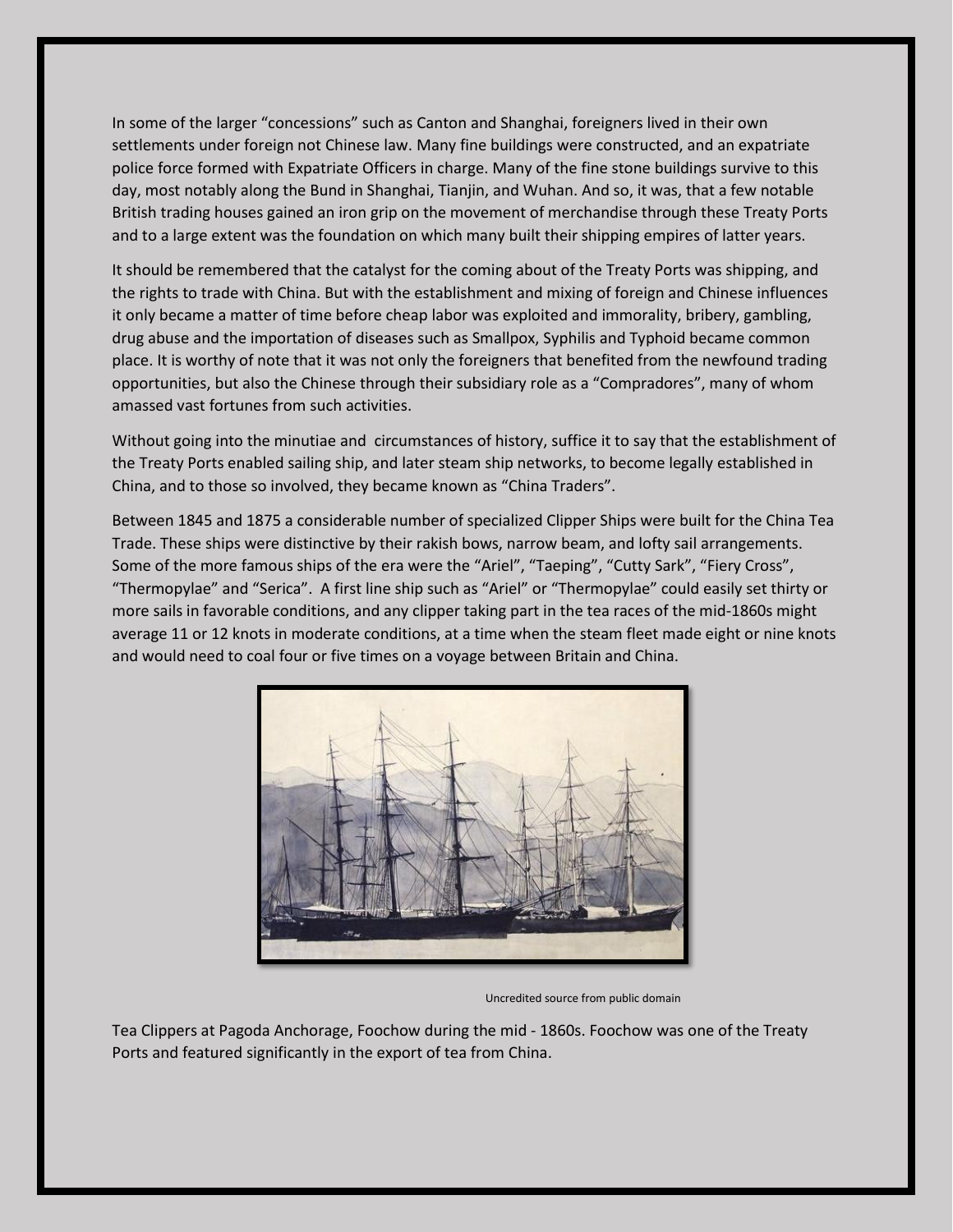

Jardine Matheson House Flag and brochure of the era.



The fine lines of the Tea Clipper "Cutty Sark" shown whilst in drydock. A clipper ship could achieve a day's run of over 300 nautical miles, in favorable conditions. A passage time of between 99-105 days from Foochow and the UK was typical for Tea Clippers of the era. Races were conducted by vessels on the highly competitive tea trade route from China to the UK. First arrivals in the UK, carrying the new season tea pickings demanded the highest market prices, and with that went the largest bonuses to Captains and the crews of their ships.

By the start of the 1900s the two largest "Hongs" were Jardine Matheson and Company and the China Navigation Company, both ship owners and traders. Between them lay a "friendly" competitiveness and rivalry. The big bosses of these companies were known as "Taipans".

Jardine Matheson & Co was founded in 1832 by William Jardine and James Matheson. Working from an initial base in Canton (Guangzhou) they commenced trading in Opium within Asia region, but also Cotton, Tea and Silks, all of which were high value goods. Regular runs were made between Canton and Calcutta. It was during this period experimentations with the new emerging steamships were conducted, which they chartered.

In 1844, only two years after the British Colony was established, they moved their headquarters to Hong Kong, also opening a branch at Shanghai to give access to trade in the Yangtze basin. They used their new bases to develop and expand their trading activities along the China coast, using the Treaty Ports as their main conduits of entry in and out of China. After their early experiments in steam, Jardine's became more involved in steamships introducing them into services in the mid-1850s on the Bengal - China trade. At about the same point, regular services were introduced along the China coast Treaty Ports with occasional diversions to Japan. So, in 1873 a subsidiary, the China Coast S.N Co. was formed to operate between Chinese ports and Japan.

Jardine had launched a cargo shipping line from Calcutta in 1855 and began operating on the Yangtze River. The Indo-China Steam Navigation Company Ltd. was formed in 1881, and from then until 1939 maintained a network of ocean, coastal and river shipping services, which were managed by Jardine. In 1938, during the Second Sino-Japanese War, the company bought four ships, Haiyuan, Haili, Haichen

Uncredited source from public domain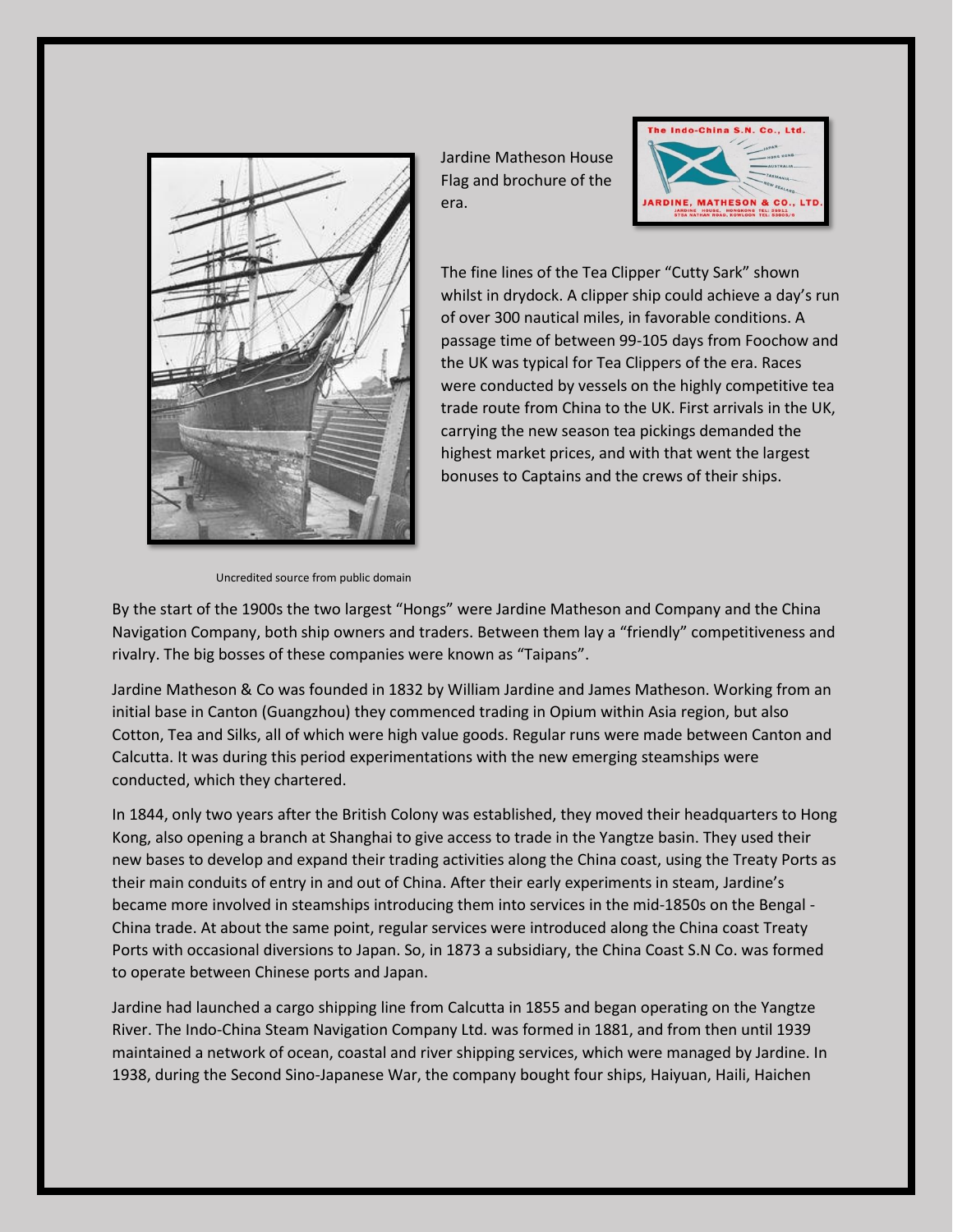and Haiheng from the China Merchants' Steam Navigation Company; these vessels were subsequently operated between Hong Kong and Tientsin (modern day Tianjin).

At the end of the nineteenth century, Jardine, Matheson & Co. had become the biggest and most influential of all the foreign trading companies in the Far East, and had by that time expanded its interests and activities into such sectors including shipping, cotton mills and the construction of railway facilities. The company continued its expansion in China and by the turn of the century and early decades of the twentieth century had ventured into cold storage, packing and the brewing business. By this time, the company had also become the largest cotton spinner in Shanghai.

A new service from Hong Kong to Manila was opened in 1885. The Indo-China Steam Navigation Company Ltd. was formed in 1881, and from then until 1939 it maintained a network of ocean, coastal and river shipping services, which were managed by Jardine.

The ensuing years saw the further development of their businesses in China, including shipping, save for WW2 war years, but after the war and the creation of the People's Republic of China in 1949, conducting business within China became more difficult, so in 1954 Jardine Matheson and Company withdrew from China and refocused on Hong Kong, where they reconsolidated their business and made the headquarters. A Far East - Australia service was introduced by the company once operations had returned to normal after WW2. Due to increasing competition by the end of 1955 passenger trade between the Far East, Straits and Bay of Bengal was abandoned and the same year, Auckland was added to the Australia service.

Shipping always played an important role in the expansion years of Jardine and in 1835 the firm had commissioned construction of the first merchant steamer in China, the "Jardine". She was a small vessel intended for use as a mail and passenger carrier between Lintin Island, Macau, and Whampoa Dock. However, the Chinese, draconian rules relating to foreign vessels, were nervous about a "coal fired ship" steaming up the Pearl River to Canton, so an edict was issued by the Chinese warning that she would be fired on if she attempted the passage. On the Jardine's first trial run from Lintin Island the forts on both sides of the Bogue opened fire and she was forced to turn back. The Chinese authorities issued a further warning, insisting that the ship leave China. In any event, by this time the "Jardine" required repairs and was sent to Singapore.

However, increasing competition from Indian and Japanese companies caused a steady decline in business and in 1974 ICSNC, London was liquidated. ICSNC, Hong Kong moved into the bulk shipping business in conjunction with the Wah Kwong Group and became involved in the Gearbulk consortium and pool of container ships. At this point the company diversified into other avenues of business.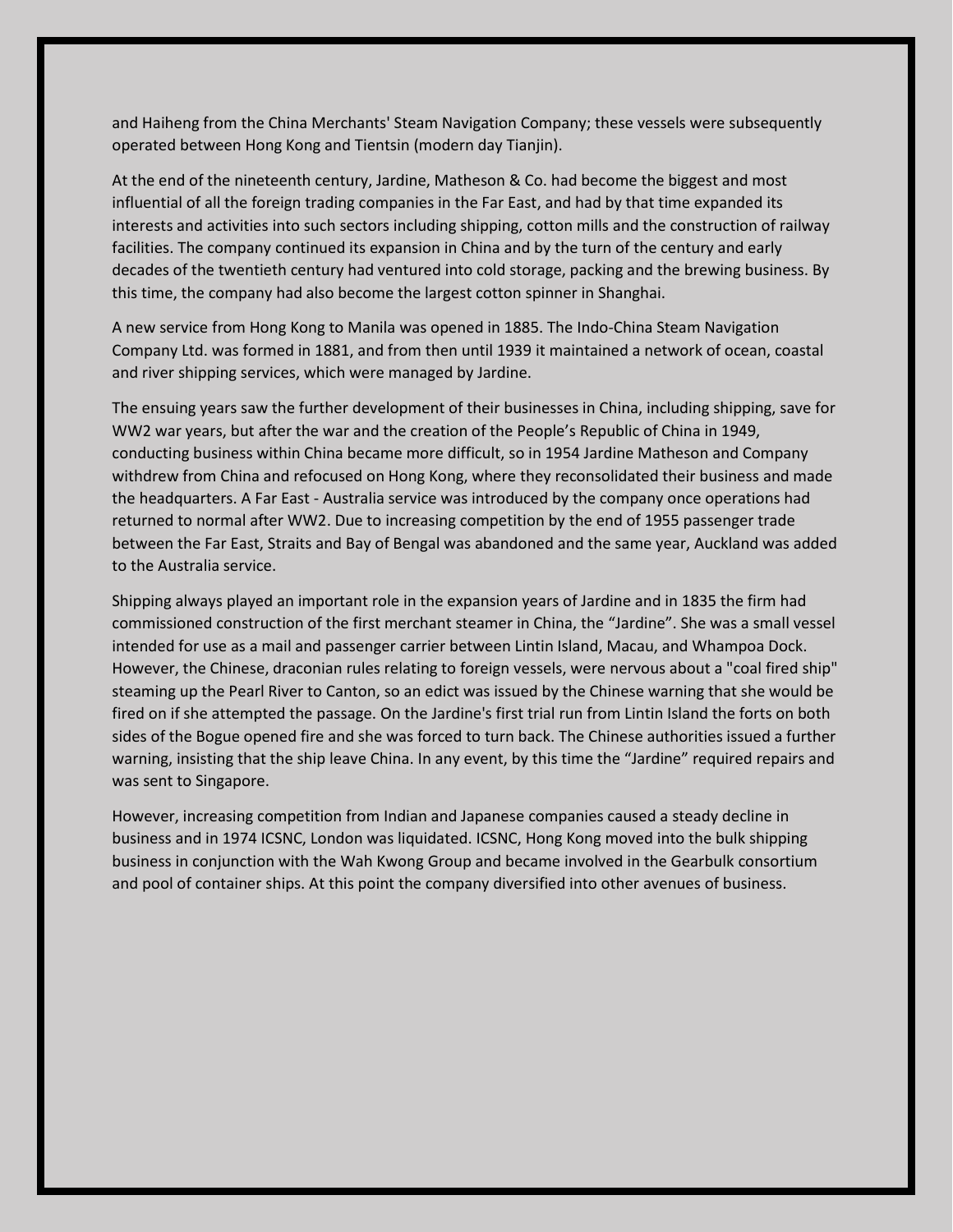

Uncredited source from public domain

Typical crowded Pearl River scene ca 1915 showing various river steamers



Uncredited source from public domain

The small Jardine ship "Liwo" built at Hong Kong by Whampoa Dock Company in 1938. She became a casualty of WW2 when in action off Singapore during 1940.

The steamer "Hai Heng" purchased by Jardine in 1938 from the China Merchants S N Company and used on the Hong Kong to Tientsin (Tianjin) route.



Uncredited source from public domain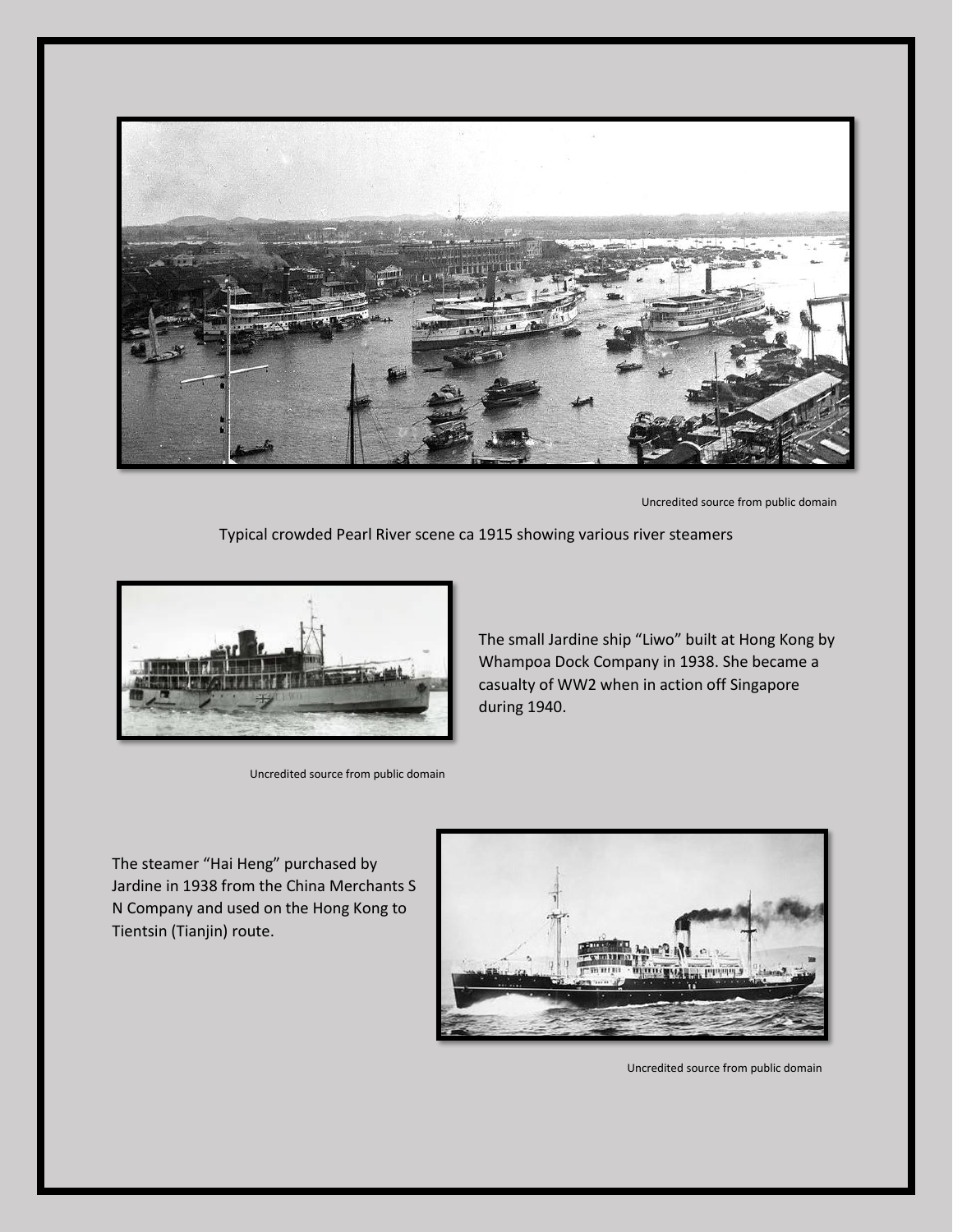

From a Jardine brochure advertising their fast regular Far East China Coast service with sister ships "Wosang" "Esang" "Yusang" and "Mingsang"



Another brochure from Jardine, advertising their China and Indo-China services.

They operated a handsome fleet of small to medium sized cargo ships throughout South East Asia during the 1950-60s. However, a few of their ships did occasionally carry passengers.

In their heyday Jardine ships could be seen in India, Indo China, Thailand, Hong Kong, Chinese coastal ports, South Korea, the Philippines and as far south as Australia on a regular basis.

In later years when they became associated with Wah Kwong and Gearbulk, their ships could be seen globally, as not only did they facilitate regular Far East regional services, but they also became engaged in the tramp market with their bulk carriers.

There can be no doubt that Jardine Matheson was, and still is, considered one of the original founding "Hongs" of Hong Kong shipping and business circles. They have since acquired widely diversified business interests, not only in Hong Kong but throughout Asia and Europe.

They are irrevocably intertwined with Hong Kong and Asia and will remain as one of the founding companies which influenced trade and shipping in the Far East. Not only do they retaining their Iconic business status but will also continue to have their Chief Executive known as the "Taipan".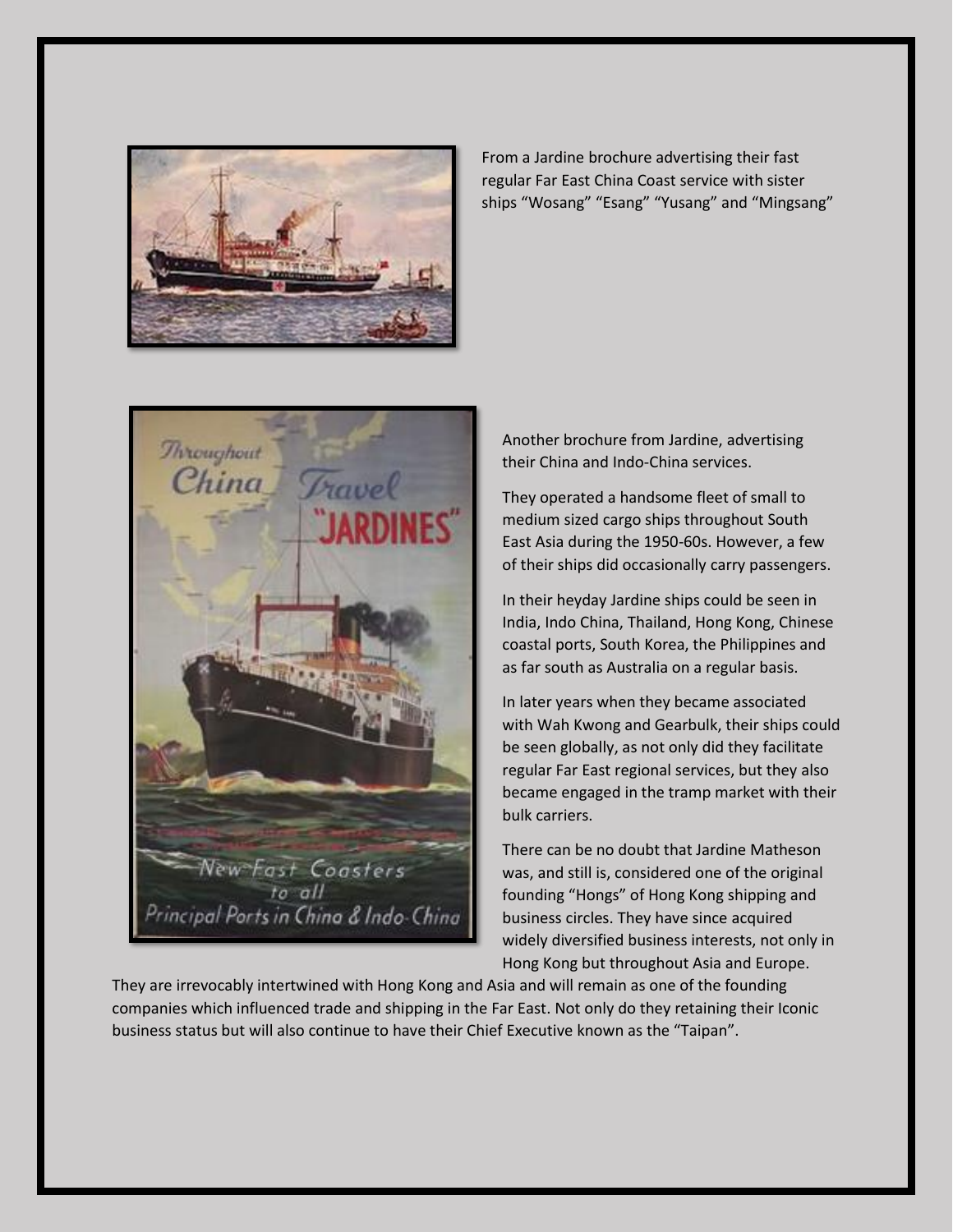Another one of the founding "Hongs" was the **China Navigation Company,** known simply as **CNCo**. The company was founded by John Samuel Swire with the view to providing paddle steamer services along the Yangtze River. By the early 1870s John Samuel Swire was convinced that there was an opening for increased steam shipping on the Yangtze River and as he was unable to interest other shipping companies to develop the trade, he decided to establish a new company himself to expand the business opportunities he envisaged. Hence, **The China Navigation Company** was incorporated in London in 1872.

In 1973 CNCo had 3 ships on the Yangste River trade, since their acquisition of the Union SN Company secured them 2 additional vessels, as well as leases on properties in Shanghai and other Chinese river ports. This was a period of intense expansion for CNCo and by the mid-1870s their scope of operation had been increased to include Canton and Pearl River ports and by the late 1870s encompassed the Shanghai to Ningpo and Shanghai to Tientsin routes. This, however, was a period of fierce competition causing some operators to pool their ships. So, in 1883, the "Coastal Boat Ownery", which had been formed as a sort of co-operative to look after coastal traders and their ships, was absorbed into CNCo. This merger gave CNCo greater access to ships and by 1890 their expanded fleet consisted of some 29 ships. The enlarged fleet enabled CNCo to broaden its field of operation which by this time included Yangste River ports, most south China coastal ports as far as the Pearl River, the Philippines, greater South East Asia, Australia, and Japan.



An early China Merchants SN Company brochure advertising their passenger services to Tsingtao and Pootoo by "SS Poo An"





The paddle steamer "Ichang" built in 1873 for the China Navigation Company.

Uncredited source from public domain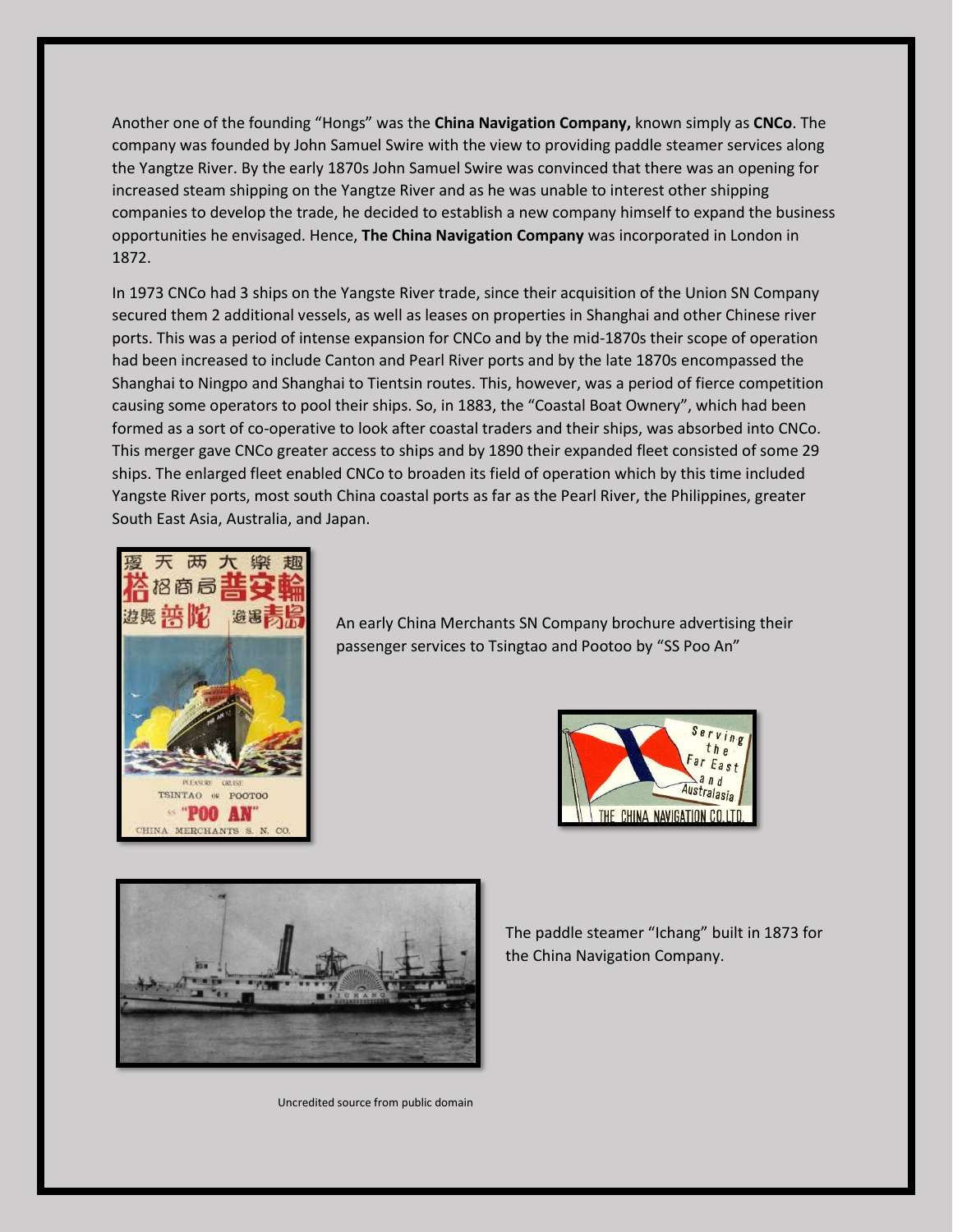The "Newchang" built in 1877 and operated by the "Coast Boat Ownery" until she became one of the vessels transferred to CNCo in 1883, forming part of the fleet's expansion.



Uncredited source from public domain

The 20<sup>th</sup> Century created many difficulties for shipping concerns operating in the China and South East Asia trades. These campaigns against non-Asian owners usually took the form of increased nationalistic sentiments, boycotts, and disruption to their shipping routes due to China's internal civil instability. CNCo continued to operate until 1940 at which point their ships were requisitioned by the British Admiralty for war service. In late 1945, at the conclusion of hostilities, the CNCo fleet was returned to their owners' which enabled the company to resume operations at Shanghai and Hong Kong. Once ships and property that had been seized by the Japanese was returned, normal working operations slowly resumed.



Uncredited source from public domain

"SS. Whang Pu" built in Hong Kong for CNCo in 1920, by their subsidiary company Taikoo Dockyard. Over ensuing years of CNCo's expanding shipping business, Taikoo Dockyard built man vessels for the company over coming years.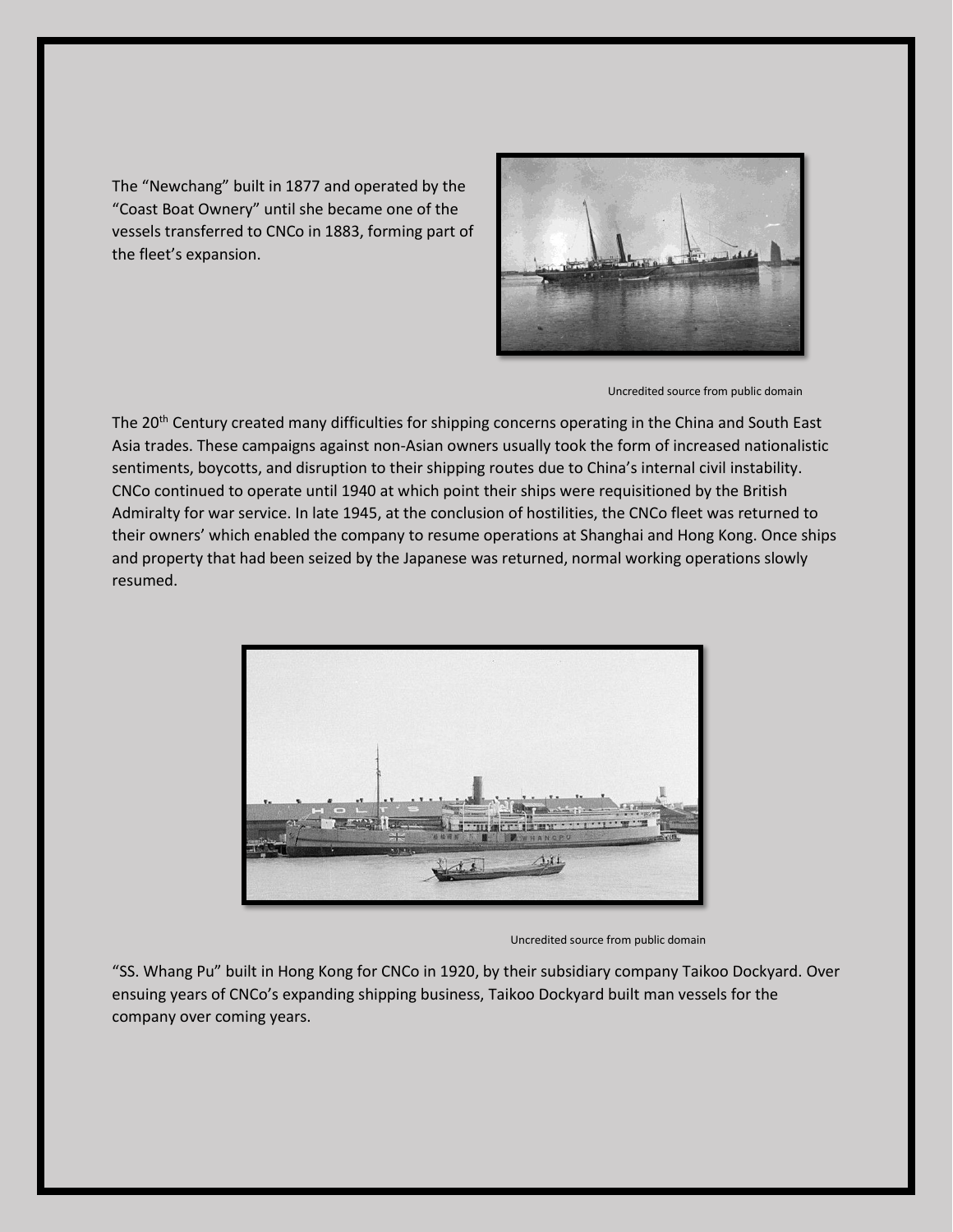

"SS Shenking" built in 1931 by Scotts of Greenock for CNCo. Depicted alongside at one of the Chinese river ports, circa mid 1930s

Uncredited source from public domain

The Far East interests of Swire's was placed under the stewardship of their Far East Trading Company "Butterfield and Swire" and managed through their principal offices in Shanghai and Hong Kong. The B&S office in Shanghai tended to assume responsibility for the management N and S China coastal ports and shipping services whilst the B&S office in Hong Kong did likewise for Indo-China, Thailand, the Philippines and the Straits shipping and trading affairs. The management of Taikoo Dockyard and Taikoo Sugar Refinery was assumed by their Hong Kong office.



A Taikoo Shipyard built ship for CNCo "SS Shuntien" launched in 1934. She was later torpedoed by submarine U-559 in 1941. She had a sister vessel "SS Shengking".

Uncredited source from public domain

A fine vessel with more trending lines of the times, built for CNCo during the 1960's by Taikoo Shipyard, "MV Kweilin" built in 1962, as one of several sister vessels. Photographed at Hong Kong.



Uncredited source from public domain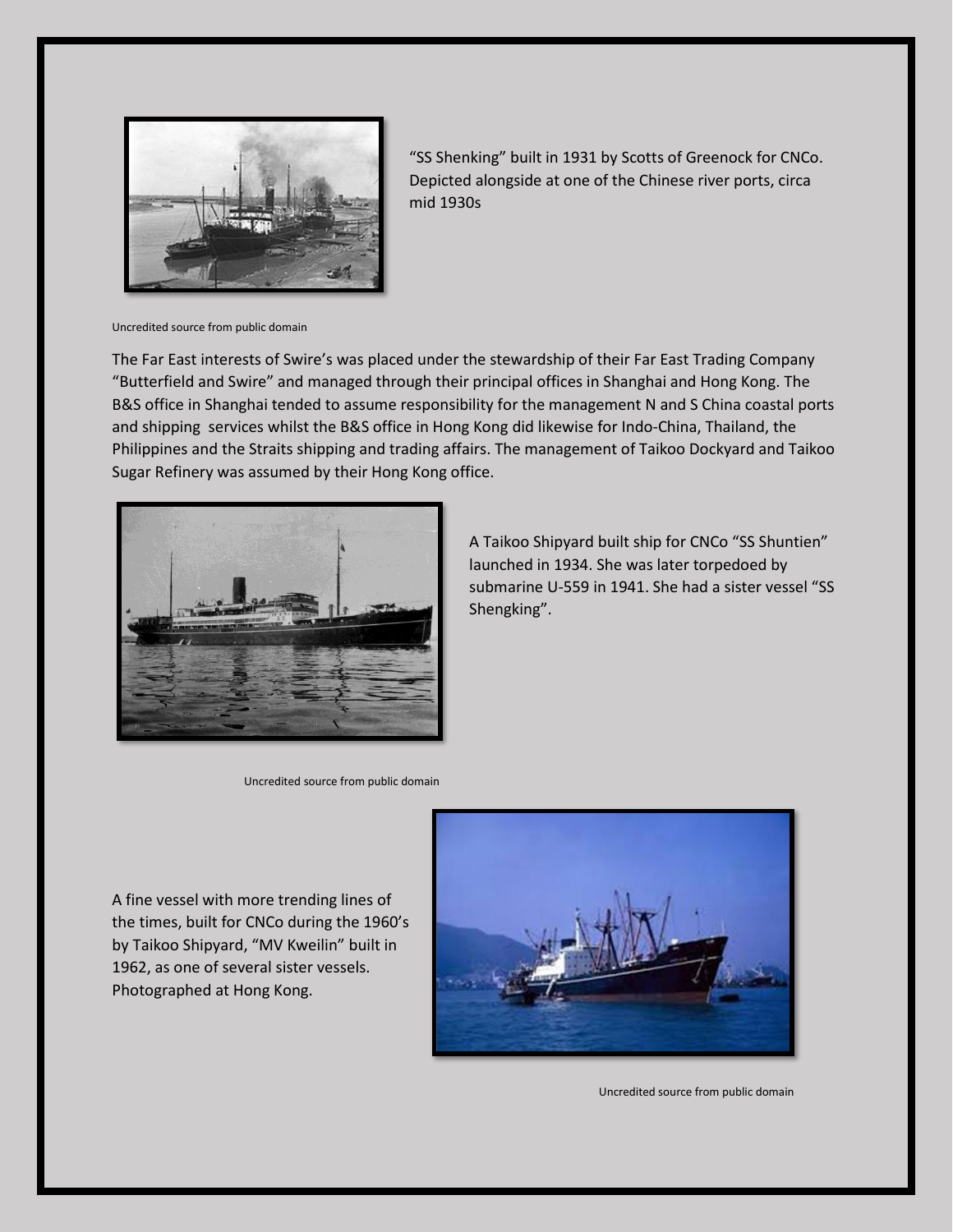

The "MV Kuala Lumpur" passenger vessel operated between 1960-71. She was the ex - Troopship "Dilwara", purchased from the British India SN Company. The vessel was engaged in cruising then as a "Haj" ship carrying pilgrims, primarily from Malaysia to Jeddah

Uncredited source from public domain



Uncredited source from public domain

Above, CNCo's popular passenger cargo liner 'MV Changsha', a regularly engaged on the Far East – Australia run during 1960-70s, she had a sister vessel "MV Taiyuen".

Also, in the 1960s, CNCo initiated a passenger cruising business creating a specialist market operating seminar cruises from Japan. CNCo successfully dominated this market for almost 20 years.

In 2003 Bank Line Ltd of London (an iconic British tramp and liner shipping company) was acquired by Swire and operated as part of their shipping conglomerate until 2009, when Bank Line ceased all operations.

Bank Line had for many years provided a westbound round-the-world liner service linking Europe to the South Pacific Islands and Papua New Guinea. During later years, this service was operated by 4 x 20,000 DWT Finish built ships named Speybank, Arunbank, Foylebank and Teignbank which were converted in the United Kingdom for the South Pacific service. These ships, while still managed by Bank Line, were renamed to Mahinabank, Tikeibank, Gazellebank and Boularibank, and sent to Singapore for drydocking and extensive refits prior to integration into the CNCo fleet. However, due to the economic downturn of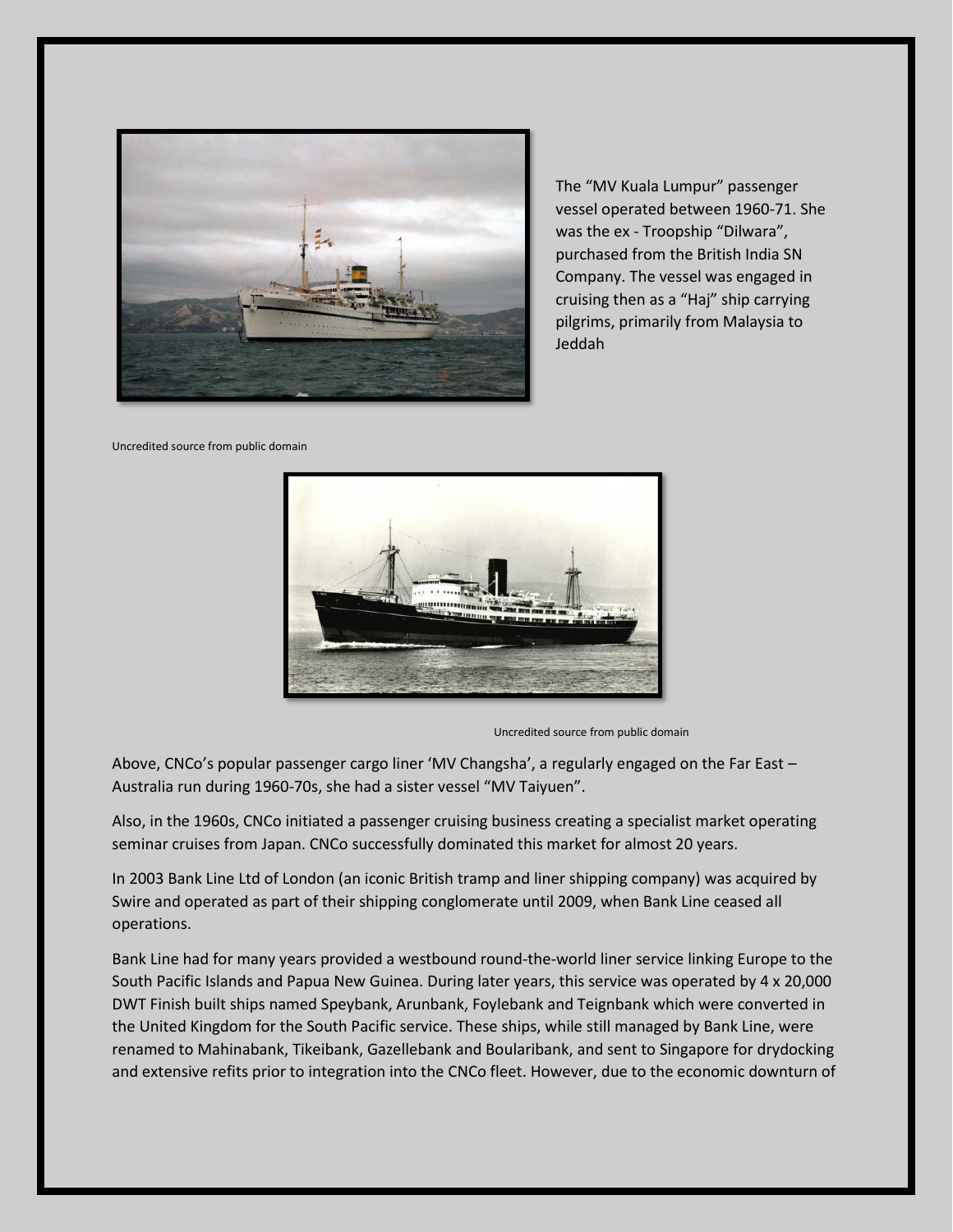2009 the round-the-world cargo liner service was terminated and all 4 of these vessels were sold out of the fleet in late 2009.

The end of Bank Line's ships was not without incident. On 28 April 2009, on her last complete voyage in round-the-world service, Boularibank was attacked by Somalian pirates 120 miles northeast of Socotra Island at the entrance to the Gulf of Aden. Fortunately, this attack was foiled, whilst another converted Finish built ship, Foylebank, briefly featured in the 2000 drama film "Cast Away" as the ship that rescues the character portrayed by the American actor Tom Hanks



Uncredited source from public domain

Swire operated (ex - Bank Line vessel) the Finish built "MV Mahinabank"



Uncredited source from public domain

Another of th ex-Bank Line Finish built vessels operated by the CNCo, "MV Boularibank"